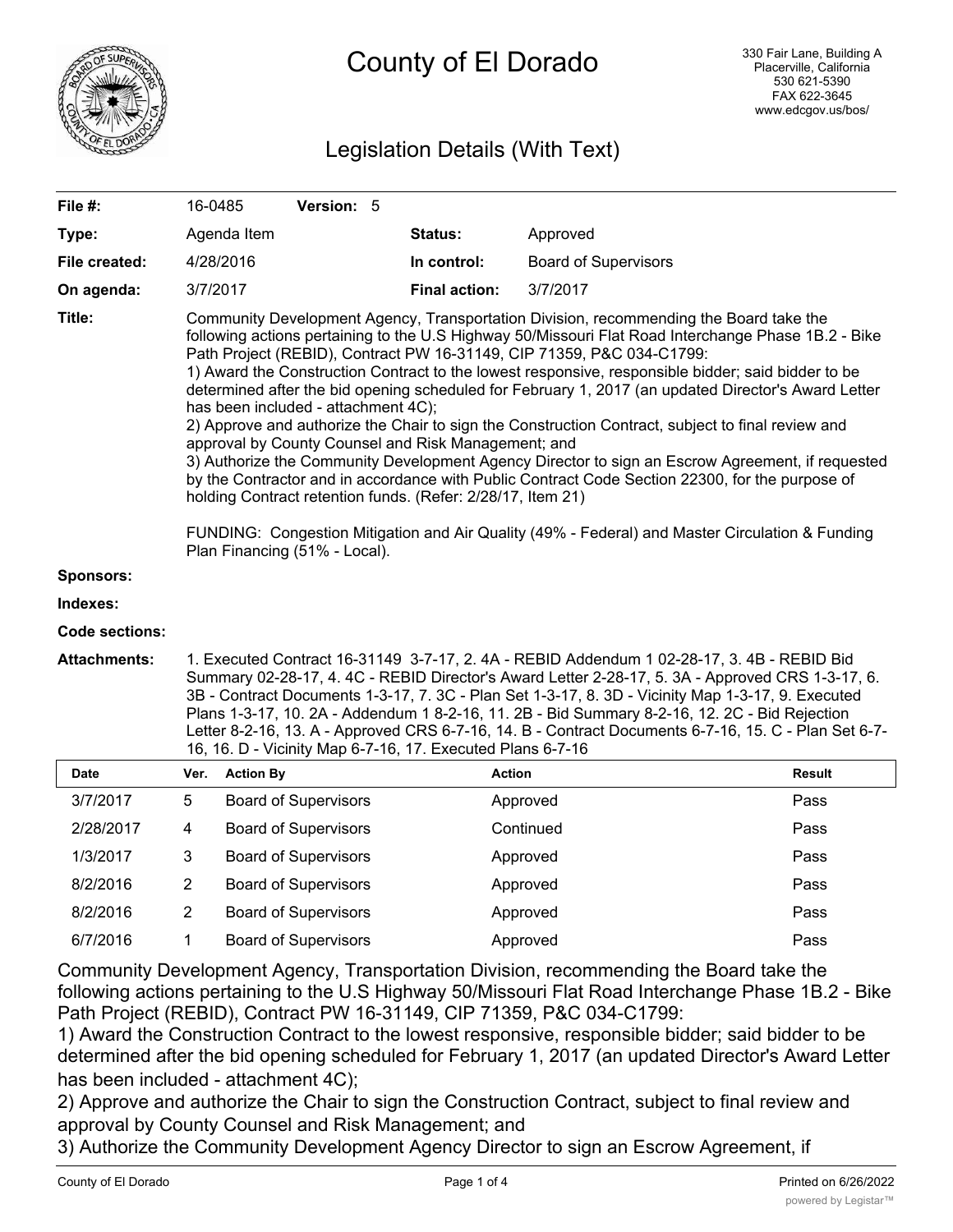requested by the Contractor and in accordance with Public Contract Code Section 22300, for the purpose of holding Contract retention funds. (Refer: 2/28/17, Item 21)

**FUNDING:** Congestion Mitigation and Air Quality (49% - Federal) and Master Circulation & Funding Plan Financing (51% - Local).

# **DEPARTMENT RECOMMENDATION**

Award and Sign Construction Contract with Lowest Responsive, Responsible Bidder:

In order to move forward in an expeditious manner, this item has been prepared prior to receipt of bids. Community Development Agency (CDA), Transportation Division (Transportation), is scheduled to receive sealed bids for the U.S. Highway 50 (US 50)/Missouri Flat Road Interchange Phase 1B.2 - Bike Path Project (Project) (REBID), on Wednesday, February 1, 2017, at 2:00 p.m. Transportation will open and read all bids received at that time in conformance with contract bidding requirements.

Transportation will provide the bid summary showing the preliminary bid results to the Board Clerk to attach to this item when the results become available. After Transportation reviews the bids and after the five-day bid protest period, Transportation will prepare a recommendation to the Board regarding the award of the Construction Contract to the lowest responsive, responsible bidder. The Transportation Division has added a recommendation letter on the bid, which is attachment 4C.

#### Authorize the Community Development Agency Director to Sign Escrow Agreement:

Pursuant to Special Provisions Section 9-1.16F, "Retentions," Transportation will retain five percent (5%) of the value of work done from each Contractor payment (excluding mobilization payments) as security for the fulfillment of the Contract. Alternatively, Public Contract Code (PCC) Section 22300 provides that the Contractor may request that payment of retentions earned be made directly to an Escrow Agent. The Contractor will receive the interest earned on the investment.

In accordance with these provisions, the Contractor may request in writing that the County make payment of retention funds directly into an escrow account, which would necessitate an Escrow Agreement. To help expedite this process, if requested by the Contractor, Transportation requests that the Board authorize the CDA Director to execute the Escrow Agreement. Upon satisfactory completion of portions of the Contract and upon written notification from the CDA Director, the Contractor will receive incremental releases from the Escrow Agent paid into the account and any interest earned thereon. A portion of the retention and interest will be retained in the escrow account until thirty-five days after the recordation of the Notice of Acceptance of the Contract at which time, upon written notification from the CDA Director, these funds will be released to the Contractor.

#### Contract Change Orders (CCOs):

In any contract there is a need to be able to make changes and the CCO process facilitates the ability to make necessary changes when needed within a contract.

#### *Supplemental CCOs*

Certain types of work are necessary to complete the Project, which cannot be estimated accurately because they require a variable effort to complete. These items are referred to as supplemental items and are identified in the Contract Documents as CCO work to be performed and paid for on a time and material basis, using California Department of Transportation (Caltrans) standard force account billing procedures. The work is authorized by issuance of a CCO, which also encumbers the funds anticipated to be needed for each of the planned supplemental items of work, and is billed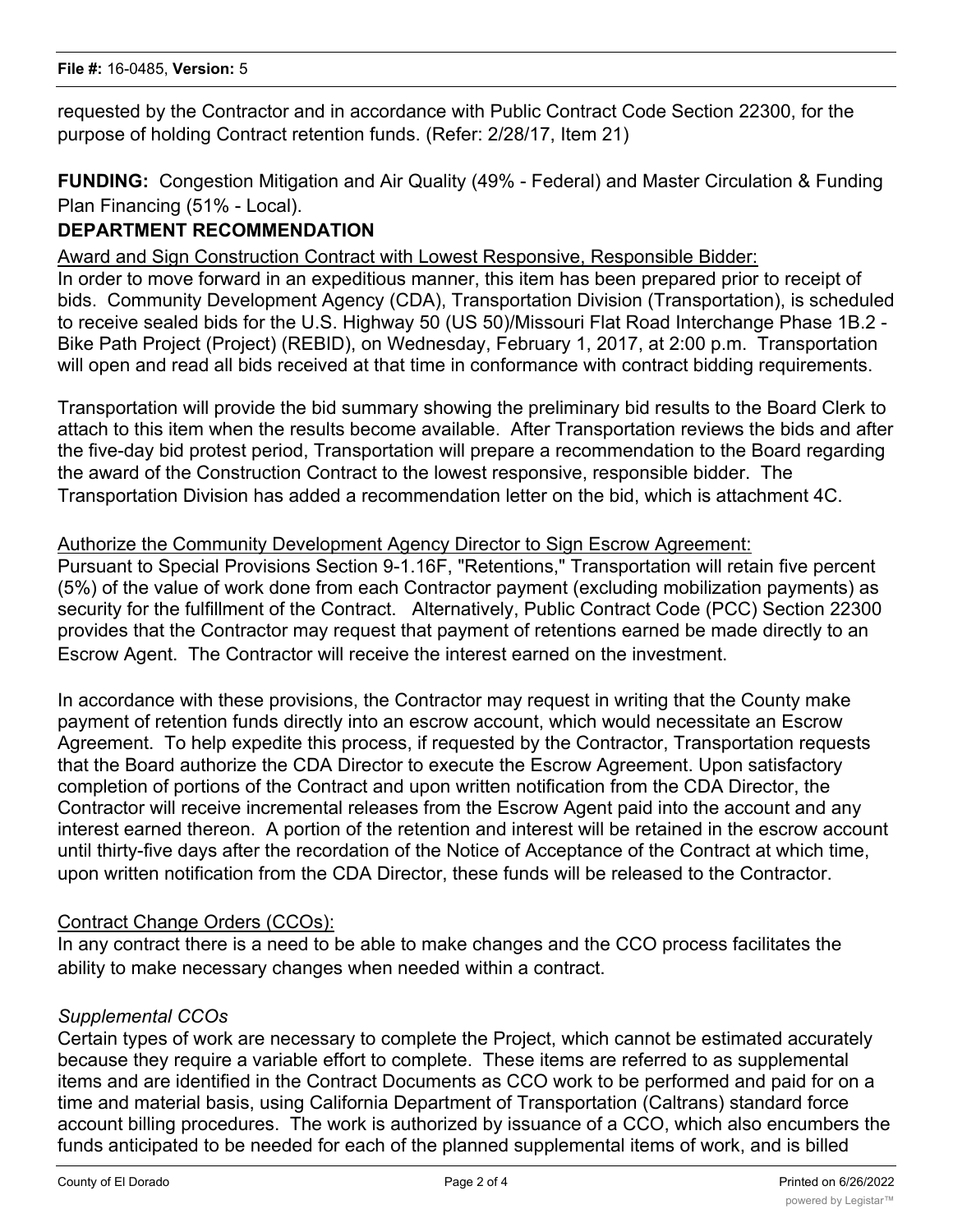against as the work progresses. The amount of each CCO is based on an evaluation by Transportation staff of the Project components, area, and time frame. Supplemental items in this contract include Dust Control, Water Pollution Control Program Best Management Practices Implementation, Flagging, and Payment Adjustment for Price Index totaling 3% of the original Contract value. Because this work is anticipated and budgeted for separately, Supplemental CCOs are not included in the 10% cap normally associated with Contingency CCOs.

#### *Contingency CCOs*

With construction contracts, there is an expectation that unanticipated changes will be encountered once construction begins. To prepare for this, a 10% contingency budget is set aside. PCC Section 20142 and County Resolution 102-2012 authorize the CDA Director to execute individual CCOs, the maximum value of which is based on the original contract amount with a not-to-exceed limit. This authority is also for a cumulative total of Contingency CCOs not to exceed 10% of the original Contract value.

#### **DISCUSSION / BACKGROUND**

The proposed Project consists of completing the Class I Bike Lane along US 50, including retaining walls and drainage improvements.

This Project was previously advertised on June 15, 2016, under Contract PW 15-31087. All previous bids were rejected by the Board on August 2, 2016 (Item 20) because the two bids received were significantly over the Engineer's Estimate. In accordance with PCC 22038, Transportation compared the Project's unit prices to other recently bid County projects and updated the unit prices as appropriate. No change in scope was made for the rebid of this Project.

An Environmental Impact Report (EIR) and Supplemental EIR, prepared in accordance with the California Environmental Quality Act and the National Environmental Policy Act, and the Missouri Flat Area Master Circulation and Funding Plan for the Project were adopted by the Board on August 31, 2004. A Final Supplement to the EIR for the US 50/Missouri Flat Road Interchange Project to include the US 50/Weber Creek Bridge Bicycle/Pedestrian Facility Project was adopted by the Board on August 25, 2009 (Item 16).

No right-of-way or environmental permits were required for the Project.

Transportation received federal funding authorization, an E-76, for construction phase activities on June 10, 2016.

As this Project is partially federally funded, the Contract Documents include all required federal provisions and incorporate the current Caltrans Disadvantaged Business Enterprise (DBE) requirements. The DBE goal is 11%.

On January 3, 2017 (Item 20), the Board adopted and approved the Contract Documents and authorized advertisement for construction bids for the Project.

#### **ALTERNATIVES**

1) Do not award the Project to any bidder. Transportation will make changes directed by the Board and re-advertise the Project.

2) Cancel the Project. The Board has previously approved the Project and canceling the Project may